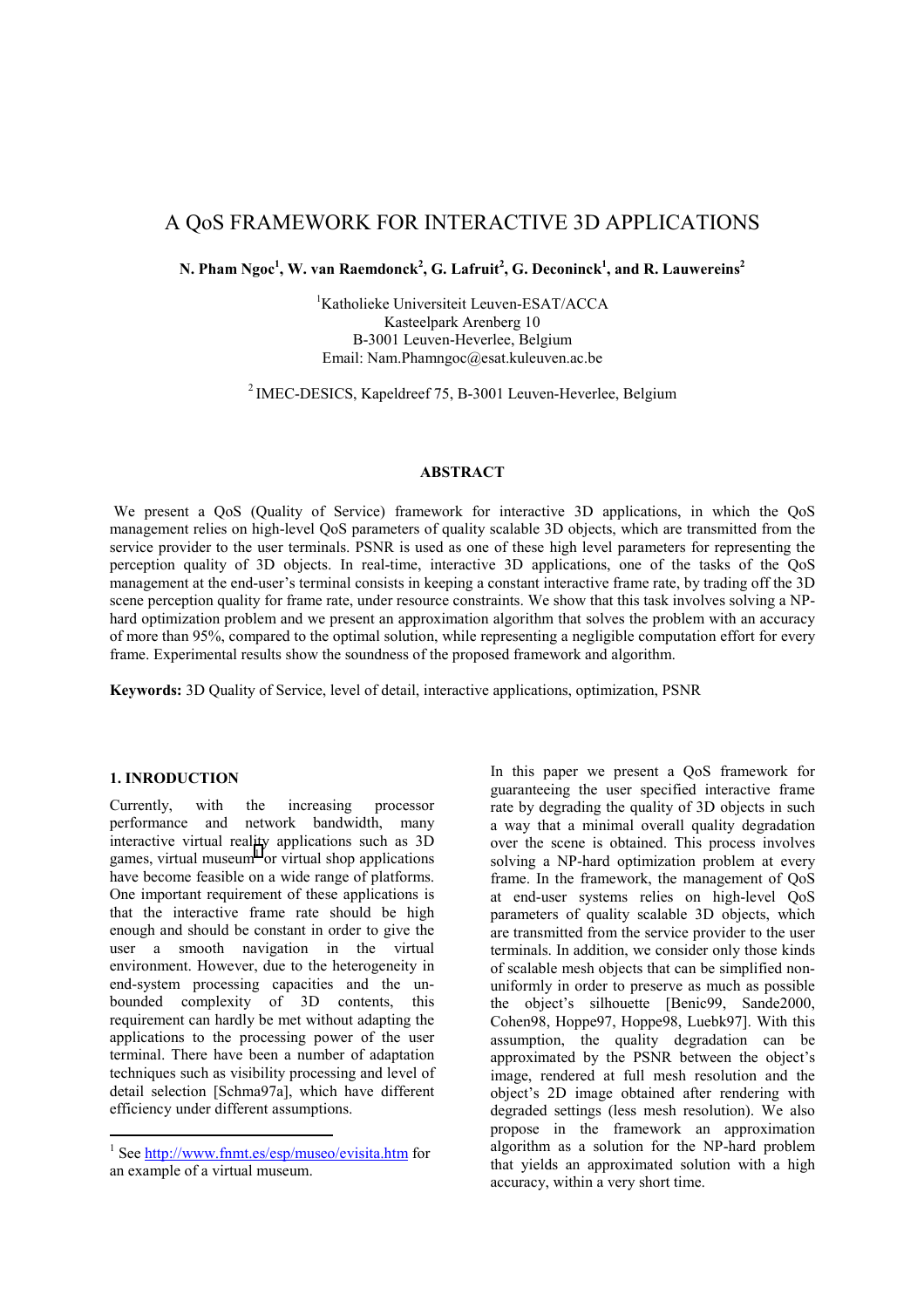The rest of the paper is structured as follows. Section 2 presents related work. Section 3 describes the QoS framework including a QoS architecture, QoS and resources models. The optimization problem is also presented in this section. Section 4 presents the approximation algorithm for the optimization problem. Experimental results and discussion are given in section 5 and finally section 6 presents our conclusions and future work.

#### **2. RELATED WORK**

As respect to QoS at the end-systems, much effort has been spent on video domain [Pham00]. For example, Bril [Bril01] describes a OoS framework for adapting the quality of scalable videos to the processing capacity of the video decoder. In this paper, we follow the same lines of thought for scalable 3D objects. Earlier, Brandt [Brand98] proposed a simple QoS management framework, which guarantees QoS for a small number of 3D objects, in which each object has only a few quality levels. Our framework, on the contrary, deals with much more complex applications, having a large number of possible quality settings and objects.

Funkhouser and Sequin [Funkh93] were among the first to propose a predictive algorithm that optimizes LOD selection based on benefit and cost heuristics to guarantee bounded frame times. They use a well-known greedy algorithm to find an approximated solution for the optimization problem which has an accuracy of 50% as compared to the optimal solution. Gobbetti [Gobbe99] adopts the same approach and extends it with a more accurate algorithm with a restriction that benefit and cost functions must be convex and smooth, which is not always valid (e.g. the quality of a 3D object with different rendering modes corresponds to rather a step benefit function than a smooth function). Both approaches use the *accuracy* factor in the benefit function to measure how well the mesh at a certain resolution approximates the mesh at maximum resolution. The accuracy factor was chosen in both approaches as a function of the number of polygons, which is independent of the viewpoint and the quality of the texture. Our PSNR parameter, although it is not a perfect quality measure, can express the dependency of the quality of 3D objects at a certain mesh resolution with the viewpoint and the quality of the texture. PSNR is therefore clearly a better quality measure. The approximation algorithm we propose works on discrete benefit/cost points and has an accuracy of more than 95%, which is defined as the ratio of the total benefit of the approximated solution over the benefit of the optimal solution.

#### **3. QoS FRAMEWORK**

#### **3.1QoS architecture**

Our QoS architecture is shown in Fig. 1. In order to support QoS at the end user terminal, the service provider (e.g. a web server) should negotiate a QoS contract with the network and with the user terminal. It therefore uses (i) a 3D objects database, in which scalable 3D objects are encoded, (ii) a QoS profile database in which high level QoS parameters of 3D objects are stored and finally (iii) a manager that manages the databases. At the user terminal, the QoS architecture consists of a QoS negotiator, a user interface, a QoS manager and a resource estimator. The QoS negotiator has the same function as its counterpart at the service provider side. The user interface allows the user to specify a desired interactive frame rate and to interact with the 3D scene. The resource estimator estimates the processing time for each object based on high-level QoS parameters of the object and platform specific parameters. The function of the QoS manager is to maintain a constant specified interactive frame rate by executing the control loop of Fig. 2, i.e. selecting for each viewpoint the best quality parameters of the visible object portions, taking the constraints on the resources into account.



**Figure 1.** QoS Architecture



Figure 2. Frame rate control loop

#### **3.2 QoS model**

# *3.2.1 PSNR as a quality metric*

It is clear that the quality of a 3D object depends on the mesh resolution (or level of detail) and on the rendering mode (flat shading, smooth shading or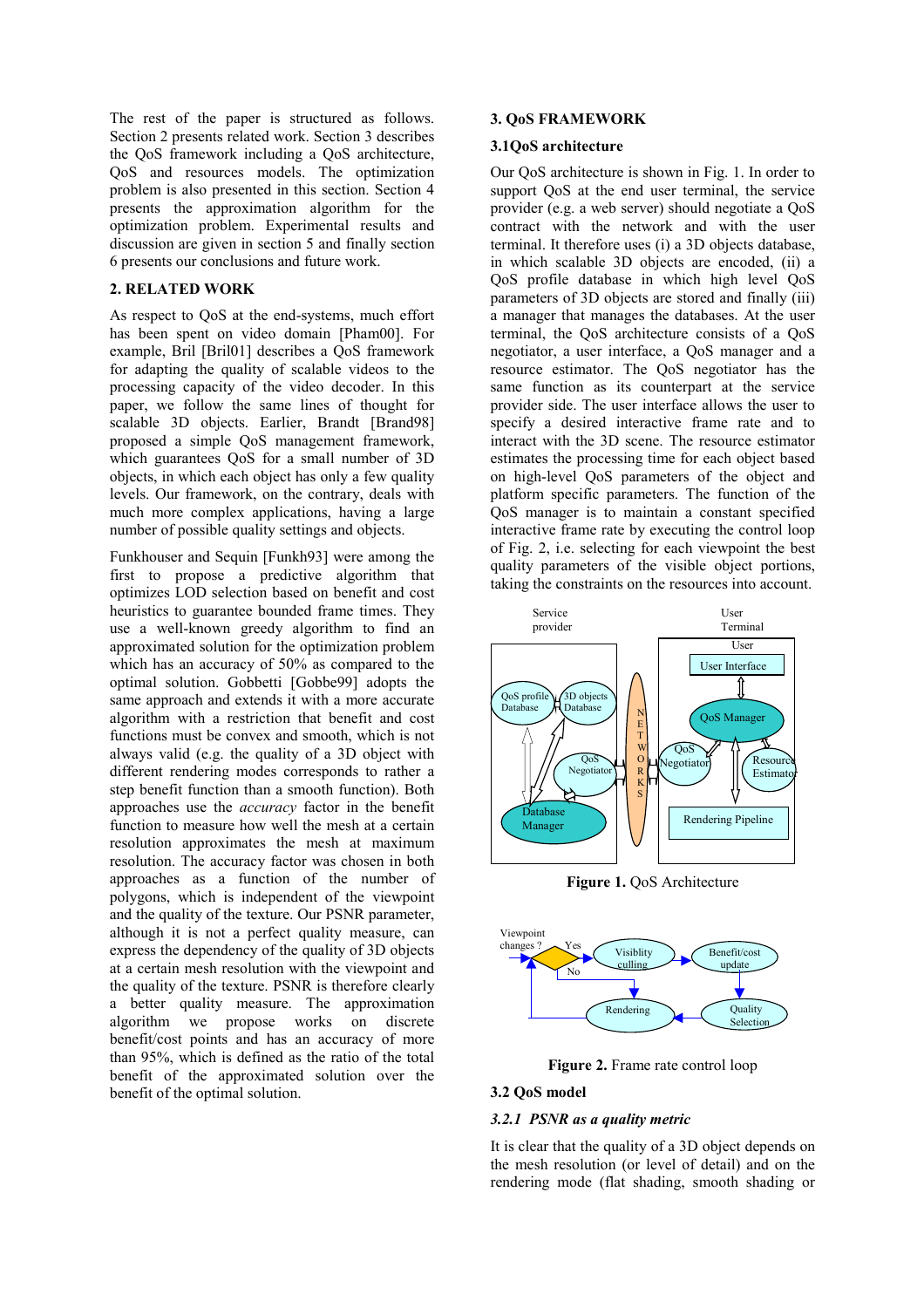texture rendering). For texture rendering, the quality of the 3D object depends also on the quality of the texture. We observe that given a mesh simplification algorithm that simplifies the mesh at a lower resolution, the quality degradation is different for each viewpoint . In addition, at a certain viewpoint, different mesh resolutions may give the same observed quality degradation, thanks to the masking effect of the texture. Therefore, modeling the quality degradation of 3D objects by a simple function of the number of polygons as in [Funkh93] and [Gobbe99] is not appropriate. Instead, we use PSNR, a well-known quality measure in the 2D image processing domain, as a quality metric to approximate the quality degradation between the object's image, rendered at full mesh resolution and the object's 2D image obtained after rendering with degraded mesh resolution. By using PSNR, the dependency of quality degradation on texture quality can also be modeled. Note that at the current state of the framework, we consider only texture rendering and the quality of the texture is fixed. This assumption will be released in future work where we will consider texture degradation mechanisms. The quality degradation of 3D objects therefore relies solely on changing mesh resolution. To represent the viewpoint dependency of quality degradation, we propose that at each mesh resolution, PSNRs are measured in advance for a set of viewpoints around the object, from which the PSNR for any other viewpoint can be estimated by barycentric interpolation.

# *3.2.2 Other high level QoS parameters*

Besides providing PSNRs, the service provider should also provide for each object the following high level QoS parameters: (i)the semantic relative importance β(O) of the object in the scene (e.g. in a virtual shop the 3D model of a product is more important than the 3D model of the wall of the shop), (ii) the number P of polygons for each quality level and (iii) a set of number S of projected pixels for some viewpoints around the object. Similar to PSNR, the value S at any other viewpoint can be estimated by barycentric interpolation. P and S will be used by the resource estimator to estimate the rendering time of the object as will be explained in section 3.3. S will also be used by the QoS manager as one factor to calculate the benefit value as will be explained in section 3.2.3. All these high level parameters may be stored in a table in the QoS profile database, as given by the example of Table 1.

|  |  | Table 1. QoS profile |
|--|--|----------------------|
|--|--|----------------------|

|       | Object name: chair $\beta$ =0.5 |             |             |   |             |
|-------|---------------------------------|-------------|-------------|---|-------------|
|       | Viewpoint                       | Vp1         | Vp2         | . | VpN         |
| Level | S (pixels)                      | 100000      | 200000      |   | 50000       |
|       | #Polygons                       | <b>PSNR</b> | <b>PSNR</b> |   | <b>PSNR</b> |
|       | 200                             | 30.5        | 34          |   | 35          |
| 2     | 400                             | 34          | 37          |   | 40          |
|       |                                 |             |             |   |             |
|       | 2000                            | 47          | 50.7        |   | 47          |

# *3.2.3 View-dependent benefit function*

Denote  $B(O, L, V)$  to be the benefit of object  $O$ , rendered at quality level L and viewpoint V. The benefit value represents the amount of perception contribution of the object to the overall scene. It depends on the PSNR(O, L, V), the size of the object S(O) (in % screen coverage), the semantic meaning  $\beta$ (O) of the object in the scene and the viewing angle α from the user viewpoint to the object. In the following benefit function:

B(O,L,V)=  $β(0) * S(0) * cos(α) * PSNR(0, L, V)$ 

β(O) is the only viewpoint independent parameter. The other factors have to be recalculated whenever the viewpoint changes (*benefit/cost update* step in Fig. 2).

# **3.3 Resource model**

In order to estimate accurately the time needed to render an object at a certain quality level for quality–frame rate trade off, it is important to have an accurate resource consumption (i.e. CPU time) model. For this purpose we have profiled Mesa3D a widespread implementation of OpenGL - to the number of OpenGL primitive function calls and their corresponding data accesses [Lafru98, Lafru00]. We conclude that the execution time of the 3D rendering engine is related to the number P of polygons and the number S of projected pixels. For low and moderate-end platforms without hardware accelerated cards, parameter S has a large impact on the total rendering time. However, for powerful 3D graphics hardware accelerated platforms, the number S of projected pixels has little impact on the execution time, since the bottleneck is located around the 3D mesh processing, rather than in the texture processing. Fig. 3 shows the relation between number of polygons and execution time for different rendering platforms with (HW) and without (SW) 3D graphics acceleration card. A dependency with the number *S* of projected pixels is observable when no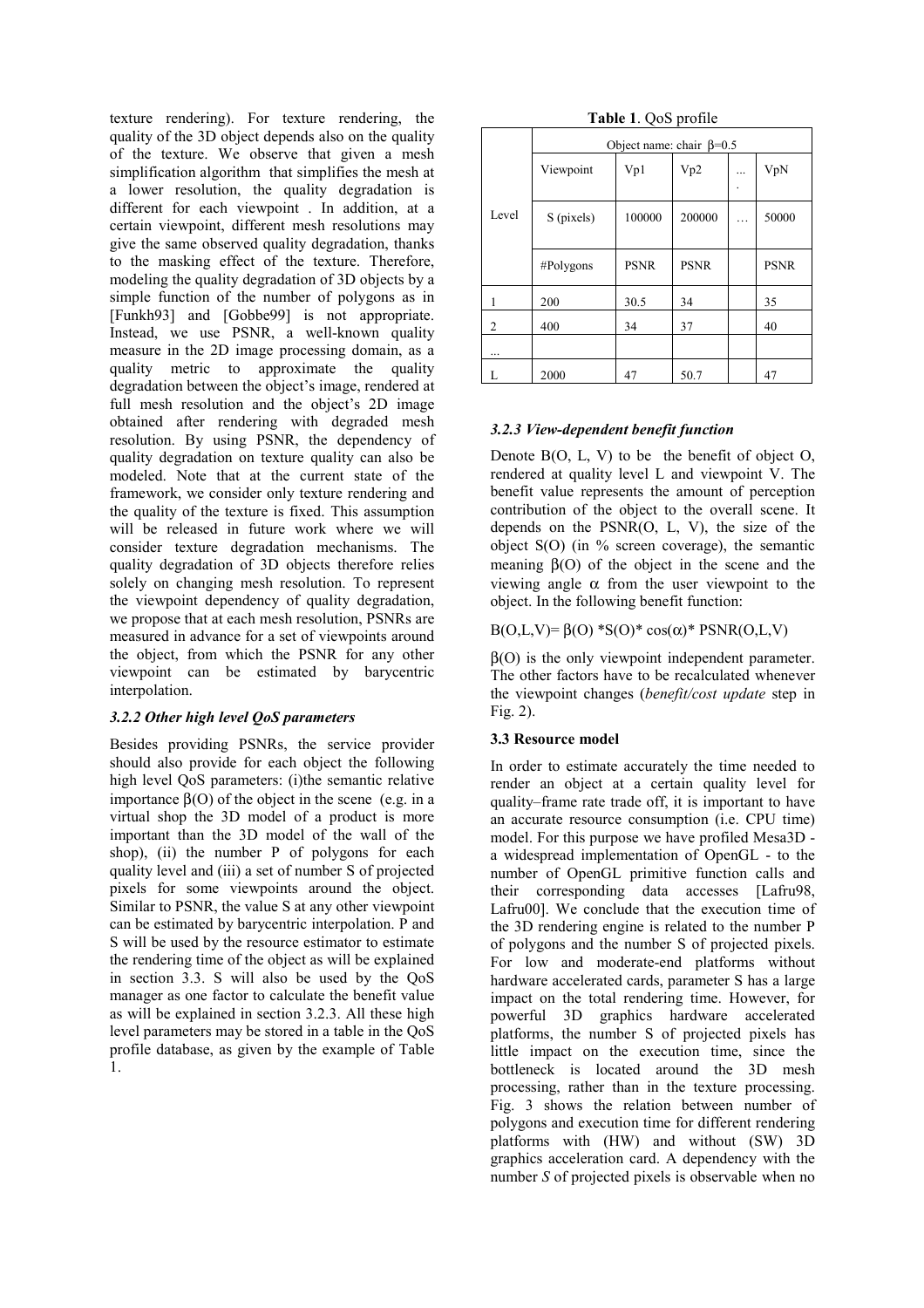3D graphics acceleration card is used (SW). SW  $y\%$  corresponds to rendering with  $y\%$  screen coverage. HW  $y\%$  is plotted "for any value of y".



**Figure 3.**

Thus, if we let  $T(O, L, V)$  be the time needed to render object O at quality level L and at viewpoint V, the following relation holds:

 $T(O, L, V) = f(P, S)$ , where function f is specific for each platform.

The resource estimator in our QoS architecture actually implements this function and therefore belongs to the platform dependent part of the architecture.

# **3.4 Optimization problem**

The objective of the quality level selection step in the control loop in Fig. 2 is to select a combination of quality levels of all visible objects in the scene in such a way that the overall benefit of the scene is maximized while the total rendering time does not exceed the target frame time. Mathematically, the optimization problem can be stated as follows:

Maximize:

$$
\sum_{i=1}^N B_i(O_i, L_i, V_i)
$$

Subject to:

$$
\sum_{i=1}^{N} T_i(O_i, L_i, V_i) \leq \text{TargetFrameTime}
$$

Where N is the number of visible objects at the viewpoint under consideration.

It can be easily seen that this optimization problem can be reduced to the 0-1 Knapsack problem and therefore is a NP-hard optimization problem for which an optimal solution cannot be found in real time [Garey79]. Heuristics are thus needed to find approximated solutions as fast as possible within an acceptable accuracy. The execution time of such an approximation algorithm should be much smaller, compared to the target frame time, in order to be used at every frame. In the following section, an approximation algorithm that satisfies this constraint is presented.

# **4. A SOLUTION FOR THE OPTIMIZATION PROBLEM**

For each object O<sub>i</sub> we define a list L[i] of (*benefit*, *cost*), i.e. (B, T), points. The first point in the list corresponds to the lowest quality level of object Oi and the last point in the list corresponds to the highest quality level. L[i] is thus a sorted list in the order of increasing rendering time (and also in the order of increasing benefit). The problem in section 3.4 is equivalent to finding a point in each list L[i] such that the overall benefit is maximized, while satisfying the timing constraint. Let:

- L[i].NrOfPoint be the number of point in list L[i]
- $L[i][j]$  be the point j in list  $L[i]$ . L[i][j].level, L[i][j].benefit, L[i][j].cost be the quality level, the *benefit* value and the *rendering time* associated to L[i][j], respectively.
- $(q[1], q[2], \ldots, q[N])$  be the solution vector. For example, the vector  $(2, 3, 5)$  means that object 1 can be rendered at quality level 2, object 2 at quality level 3 and object 3 at quality level 5.
- index<sup>[i]</sup> represents the current position of a point in list L[i].
- slack represents the remaining of rendering time that can be used to improve the quality levels of objects.

The pseudo code of the algorithm is given in Fig. 4. The algorithm is based on two heuristics, corresponding to two phases. In the first phase, a heuristic similar to the one in [Lee99] is used, which reduces the number of (*benefit, cost*) points in list L for each object to a smaller number of representative points in list L'. This is obtained by calling the RepresentativeList(L) function. This function implements an algorithm similar to Graham-Scan algorithm [Cormen90], which finds the convex hull of a set of points. In the second phase, we use the second heuristic, which is based on the *benefit/cost* ratio and a nice property of the list L', i.e. L' consists of non-decreasing slope segments (Fig. 5).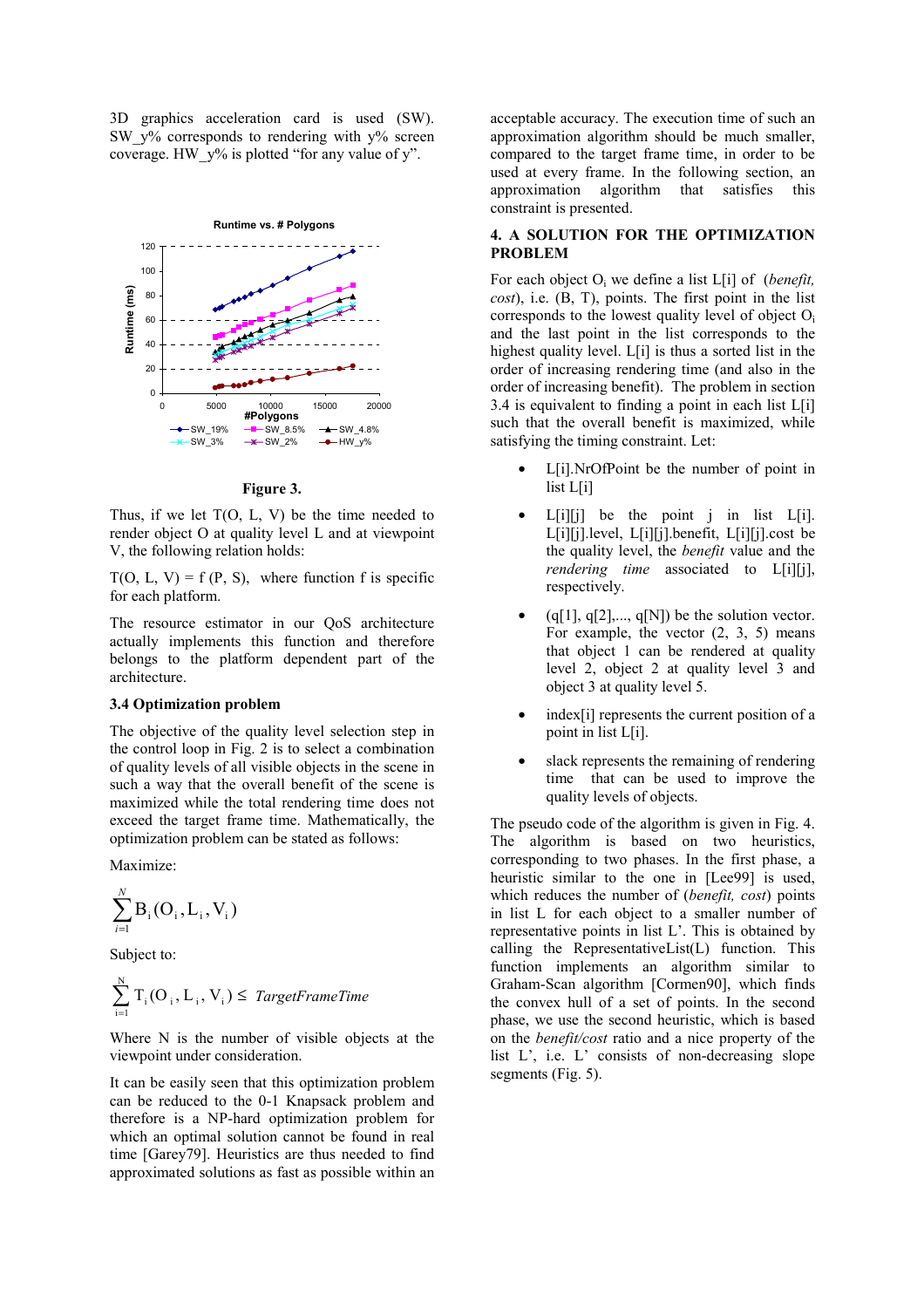| Algorithm (N, L[1], L[2],,L[N]) |                                                                   |  |  |
|---------------------------------|-------------------------------------------------------------------|--|--|
| 1.                              | $mincost=0$ ;                                                     |  |  |
| 2.                              | for $i=1$ to N do                                                 |  |  |
| 3.                              | $L'[i]$ = Representative List( $L[i]$ );                          |  |  |
| 4.                              | $index[i]=1;$                                                     |  |  |
| 5.                              | //Initialise the solution with the lowest quality                 |  |  |
|                                 | ///for each object                                                |  |  |
| 6.                              | $q[i]=L'[i][index[i]].level;$                                     |  |  |
| 7.                              | mincost=mincost+L'[i][1].cost                                     |  |  |
| 8.                              | slack=targetframetime-mincost;                                    |  |  |
| 9.                              | //Now gradually improve the solution                              |  |  |
|                                 | // with the improvement that corresponds to $\alpha_{\text{max}}$ |  |  |
| 10.                             | While (true) do                                                   |  |  |
| 11.                             | $\alpha_{\text{max}}=0$ ;                                         |  |  |
| 12.                             | for $i=1$ to N do                                                 |  |  |
| 13.                             | If $(index[i] < L'[i].NrOfPoint)$                                 |  |  |
| 14.                             | $j$ =index $[i]+1$ ;                                              |  |  |
| 15.                             | feasible=true;                                                    |  |  |
| 16.                             | costDiff=L'[i][j].cost-L'[i][index[i]].cost;                      |  |  |
| 17.                             | benefitDiff= L'[i][j].benefit-L'[i][index[i]].benefit;            |  |  |
| 18.                             | $\alpha$ = benefitDiff/costDiff;                                  |  |  |
| 19.                             | if $(L'[i][j].cost-L'[i][index[i]].cost > slack)$                 |  |  |
| 20.                             | feasible=false;                                                   |  |  |
| 21.                             | if (feasible) and ( $\alpha$ > $\alpha_{\text{max}}$ )            |  |  |
| 22.                             | $\alpha_{\text{max}} = \alpha$ ;                                  |  |  |
| 23.                             | $i1=i$ ; $i1=i$ ;                                                 |  |  |
| 24.                             | if $(\alpha_{\text{max}}=0)$ break; //No more improvement         |  |  |
| 25.                             | slack=slack-(L'[i1][j1].cost-L'[i1][index[i1]].cost);             |  |  |
| 26.                             | q[i1]= L'[i1][j1].level;//Update quality level object i1          |  |  |
| 27                              | $D_{\text{other}}$ ( $\sim$ [1] $\sim$ [2] $\sim$ [NII)           |  |  |

Return (q[1], q[2],...,q[N])

#### **Figure 4.**

The different steps of the algorithm are summarized as follows:

- The algorithm takes N lists  $L[1]$  to  $L[N]$  of (*benefit, cost*) points corresponding to N visible objects as the inputs.
- The function RepresentativeList (L) is applied for each list L[i] to get the list L'[i].
- The algorithm starts from the lowest quality for each object (i.e. the first point of L'[i]) and iterates to improve the overall quality until no more improvement can be obtained. At each iteration, only one object is selected and its quality level is improved such that the *benefit/cost* ratio is maximum. Fig. 5 shows that if the current quality level is at point A, we have 3 possibilities to improve the quality either to B, C or D. Since  $\alpha$ 1> $\alpha$ 2> $\alpha$ 3, going from A to B always gives us the highest *benefit/cost* ratio. Therefore, at each iteration, only the  $\alpha$ 1 of each object is calculated and compared to this value of other objects. The object with maximum  $\alpha$ 1 is selected and its quality level is improved by going from the current point in list L' to the next point in the list. This is a very important observation that helps to speed up the algorithm.



**Figure 5.**

 The worst case computational complexity of the algorithm is O (N.L.logL) where L is the number of quality levels of the object that has the most quality levels.

# **5. EXPERIMENTAL RESULTS AND DISCUSSIONS**

Our implementation of the framework is written in C++ using OpenGL and GLUT libraries. The experiments presented in this section have been carried out on a PIII 866 MHz computer with an Elsa Gladiac Ultra 64 MB AGP 3D card running WinNT. A 3D scene of our company's main auditorium with 78 objects and a total of 112000 polygons created in Visual 3D Studio Max was used.

# **5.1. Performance of the quality selection algorithm**

To evaluate the run-time efficiency of the proposed algorithm in speed and accuracy, we have run a number of simulations on randomly created (benefit, cost) lists. These lists were created randomly but consistently, i.e. a higher benefit corresponds to a higher cost. An optimal algorithm was also implemented in order to measure the accuracy of the approximation solution as compared to the optimal one. Fig. 6 shows the runtime of the approximation algorithms when the number of objects N varies from 5 to 200, while the number of quality levels of all objects are fixed at 10 and 50. Each point in the graph is obtained by taking an average of 5 different sets of data. The accuracy we measured in most of the runs is better than 95%.



**Figure 6.**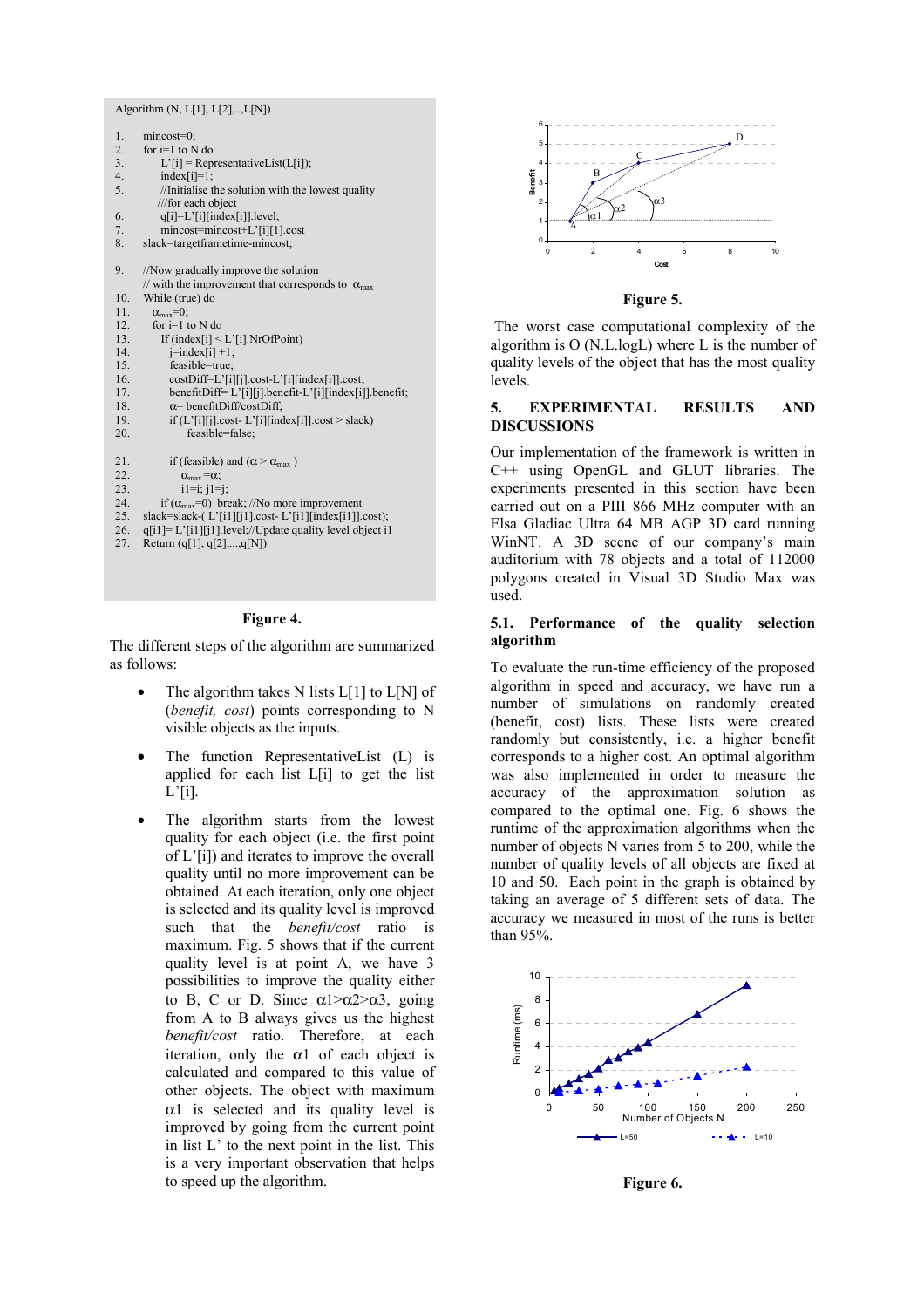#### **5.2. Creation of QoS profile and resource model**

We have developed a tool that reads a 3D scene which contains a lot of 3D objects, that are automatically transformed into scalable objects. A QoS profile is created for each object, similar to the example of table 1. The tool uses the mesh simplification algorithm of Garland [Garla97]. For each object in the auditorium model, we created on average 50 different quality levels. Fig. 7 shows the PSNR of the chair model at some different viewpoint as a function of the number of polygons. From this figure we clearly see the dependency of the quality degradation with the viewpoint as discussed in section 3.2.1. We also observe that at some points, the quality remains almost unchanged with an increase of the number of polygons. In this case, the quality selection algorithm will select the point with minimum number of polygons among all the points that have the same quality. If we had used the benefit function of [Funkh93] or [Gobbe99], the algorithm would have selected another, less optimal point.



**Figure 7.** PSNR vs. #Polygons at different viewpoints

The resource model was obtained by profiling. For the test platform, the rendering time mainly varies as a linear function with the number of polygons.

#### **5.3. Quality and frame rate trading off**

To test the effect of trading off quality for frame rate on the visual quality of the whole scene, we kept the frame rate fixed and took the snapshot of the scene at several viewpoints. We then compared the quality of the scene with and without adaptive frame rate. Figure 8 shows the snapshots of the scene at two different viewpoints when the scene is rendered at the maximum quality (Fig. 8 a) and c)) and when it is rendered at a fixed target frame rate of 15 fps (Fig. 8 b) and d)). For the first viewpoint (Fig. 8 a) and b)), all 78 objects are visible and the frame rate obtained when the scene is rendered without quality degradation is 7 fps. For the second viewpoint, (Fig. 8 c) and d)), only 60 objects are

visible and the frame rate obtained when the scene is rendered without quality degradation is 10 fps. The total time of visibility culling, benefit/cost updating and quality selections steps for both viewpoints introduced an overhead of less than 5 ms (i.e. approximately 10 % of the frame time budget).

In Fig. 8 b), we can see that degradation is easily observed at the chairs, the lamps and the loudspeakers. Although it is difficult to observe, the quality of the chairs in front was degraded more heavily than the quality of the chairs at the back (which are bigger and closer to the user viewpoint). Obviously, by applying an almost unnoticeable quality degradation, we obtain a fixed interactive frame rate. This fact proves the appropriateness of our QoS model.

#### **6. CONCLUSIONS AND FUTURE WORK**

We have presented a QoS framework that enables trading off quality for frame rate in order to have a smooth interaction in 3D interactive applications. In this paper, we have made three main contributions. Firstly, we have proposed a QoS architecture for 3D QoS and identified clearly the role of the service provider and of the user terminal in QoS specification and management of the overall QoS framework. Secondly, we have, for the first time, used PSNR as a quality metric to measure the quality degradation of 3D objects. It has been proved that, PSNR is better than other existing metrics for the same purpose. Thirdly, we have proposed a fast and accurate approximation algorithm for performing quality level selection, which can be used in a large range of emerging 3D interactive applications, more particularly in networked PC platforms. The experimental results have proved the soundness of our framework and algorithm.

Database management issue and QoS negotiation for minimizing the application set-up time have not been addressed and are subjects for future work. We will also consider the degradation of texture quality to introduce more freedom in the 3D QoS management.

# **ACKNOWLEDGEMENT**

Part of the work presented in this paper has been done in the ITEA-EUROPA project. Geert Deconinck is a postdoctoral fellow of the Fund for Scientific Research-Flanders.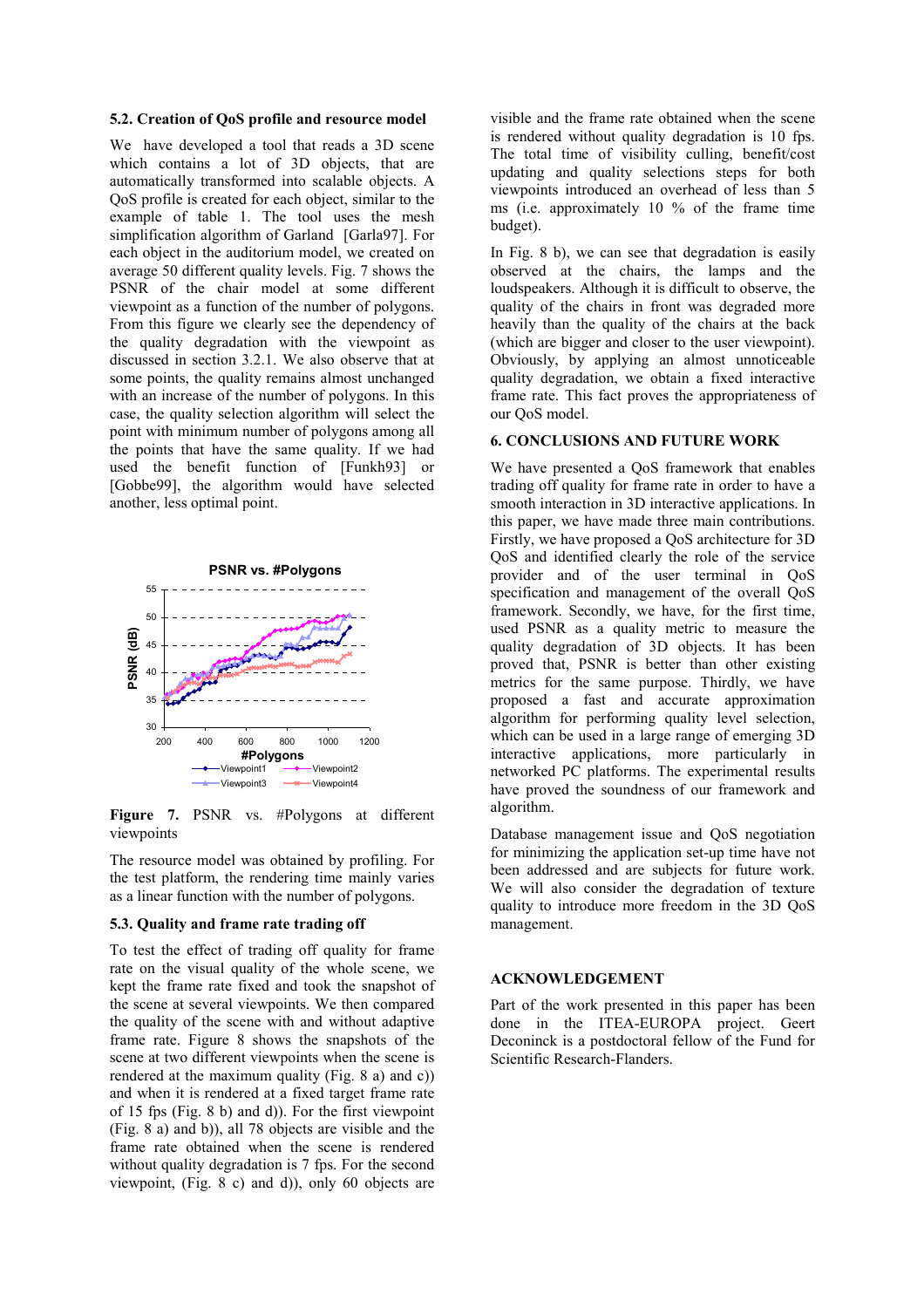

**Figure 8.**

#### **REFERENCES**

- [Benic99] F. Benichou, G. Elber, " Output Sensitive Extraction of Silhouettes from Polygonal Geometry,"*Proceedings Seventh Pacific Conference on Computer Graphics and Application*s, pages 60 -69, 1999.
- [Brand98] S. Brandt, G. Nutt, T. Berk, and M. Humphrey, "Soft Real time Application Execution with Dynamic Quality of Service Assurance", *Proceedings of the Sixth IEEE/IFIP International Workshop on Quality of Service*, pages 154-163, May 1998.
- [Bril01] R. J. Bril, C. Hentschel, E.F.M. Steffens, M. Gabrani, G. (Sjir) van Loo and J.H.A. Gelissen, "Multimedia QoS in Consumer Terminals," *Invited paper IEEE Workshop on SignalProcessing Systems (SIPS*), Antwerp, Belgium, September 26-28, 2001.
- [Cohen98] J. Cohen, M. Olano and D. Manocha, " Appearance-Preserving Simplification," *Proceedings of SIGGRAPH '9*8, pages 115- 122, 1998.
- [Corme90] T.H. Cormen, C. E. Leiserson and R. L. Rivet, " Introduction to Algorithms", *MIT Press, McGraw-Hill*, 1990.
- [Funkh93] T. A. Funkhouser and C. H. Sequin, "Adaptive Display Algorithm for Interactive Frame Rates During Visualization of Complex

Virtual Environments", *Computer Graphics Annual Conference Series*, pages 247--254, August 1993.

- [Garey79] M. R. Garey and D.S. Johnson,"Computers and Intractability: A Guide to the Theory of NP-Completeness", *W.H. Freeman and Company*, New York, 1979.
- [Garla97] M. Garland and P.S. Heckbert, " Surface Simplification using Quadric Error Metrics", *Proceedings of SIGGRAPH 97. In Computer Graphics Proceedings, Annual Conference Series, ACM SIGGRAPH*, pages 209—216, 1997.
- [Gobbe99] E. Gobbetti and E. Bouvier, "Time-Critical Multiresolution Scene Rendering", *Proceedings IEEE Visualization 1999*, IEEE Visualization Conference 1999.
- [Hafid98] Hafid, G.Bochmann and R. Dessouli, " QoS and Distributed Multimedia Applications: A Review", *The Electronic Journal on Networks and Distributed Processing*, issue 6, February 1998.
- [Hoppe97] H. Hoppe, " View-Dependent Refinement of Progressive Meshes," *Proceedings of SIGGRAPH '9*7, pages 189- 198, 1997.
- [Hoppe98] H. Hoppe, " Efficient Implementation of Progressive Meshes," *Technical Report*